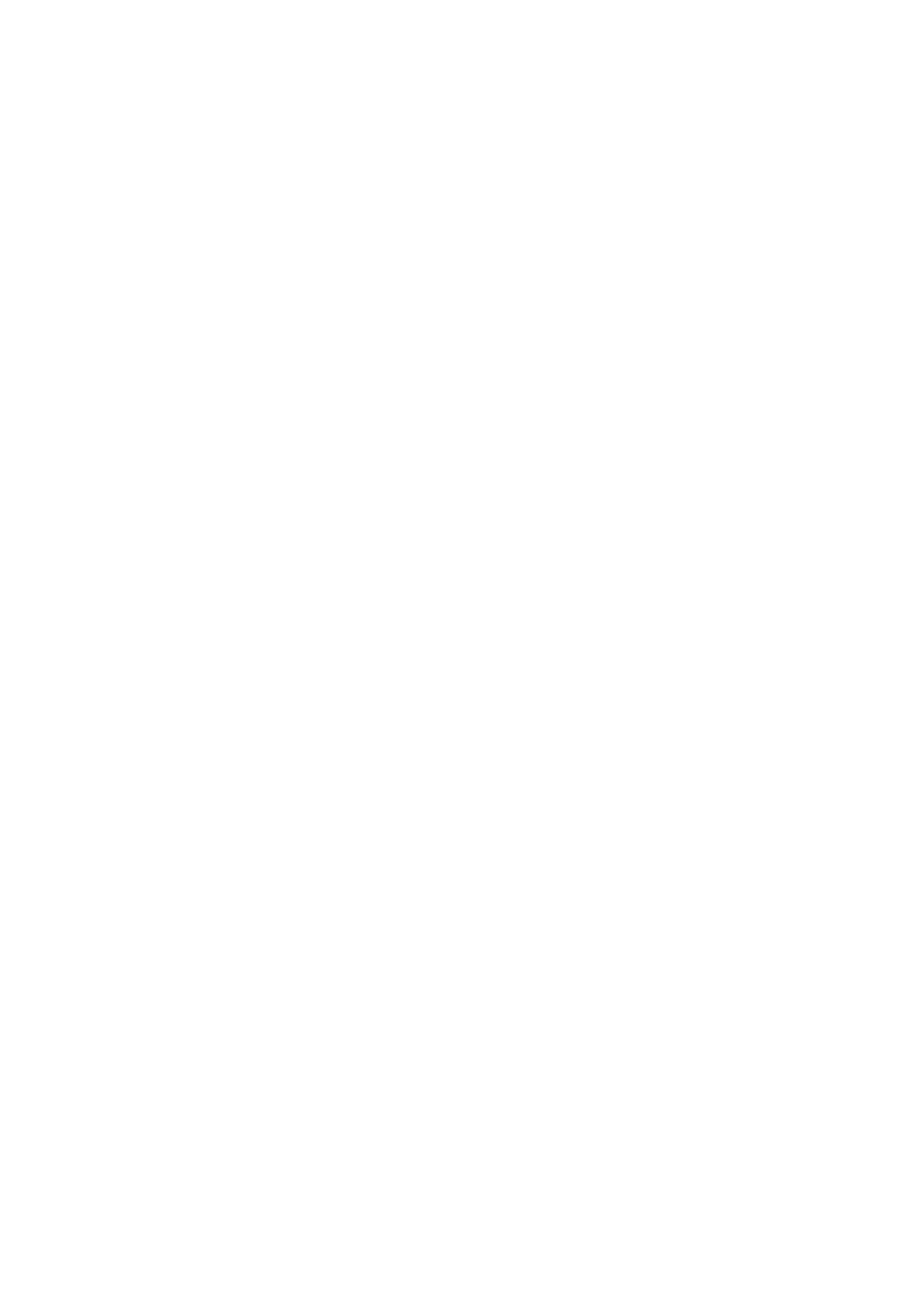# **NORTHERN TERRITORY OF AUSTRALIA**

## **PUBLIC AND ENVIRONMENTAL HEALTH AMENDMENT (EMERGENCY REPORTING) ACT 2022**

**Act No. [ ] of 2022** \_\_\_\_\_\_\_\_\_\_\_\_\_\_\_\_\_\_\_\_

\_\_\_\_\_\_\_\_\_\_\_\_\_\_\_\_\_\_\_\_

# **Table of provisions**

| 1              |            |                                                                                           |  |
|----------------|------------|-------------------------------------------------------------------------------------------|--|
| $\overline{2}$ |            |                                                                                           |  |
| 3              |            |                                                                                           |  |
| 4              |            | Section 55 amended (Report on public health emergency)1                                   |  |
| 5              |            |                                                                                           |  |
|                | Division 5 | <b>Transitional matters for Public Health Amendment</b><br>(Emergency Reporting) Act 2022 |  |
|                | 142<br>143 | Definitions<br>Reporting on existing public health emergency                              |  |
| 6              |            |                                                                                           |  |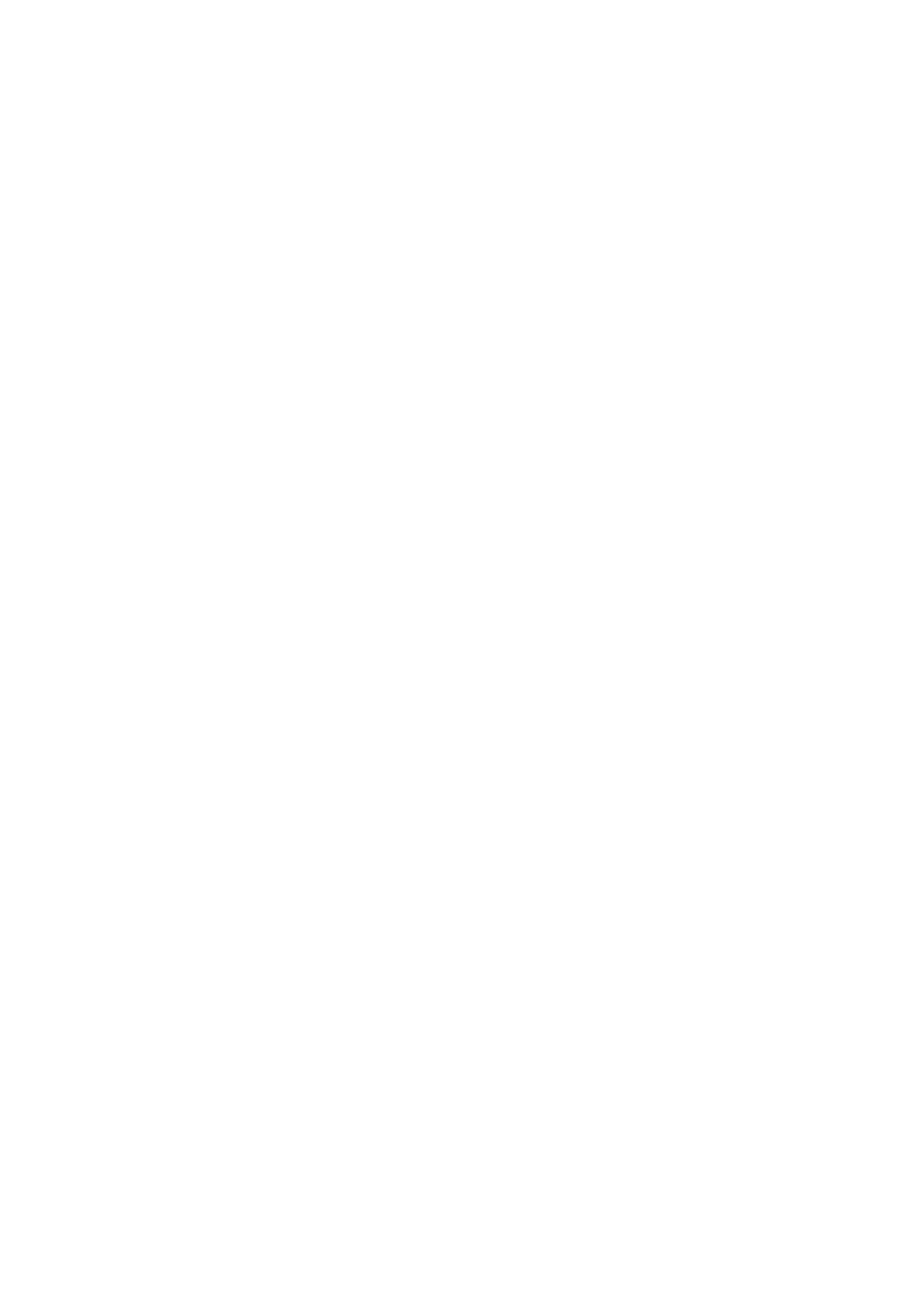

# **NORTHERN TERRITORY OF AUSTRALIA** \_\_\_\_\_\_\_\_\_\_\_\_\_\_\_\_\_\_\_\_

# **Act No. [ ] of 2022** \_\_\_\_\_\_\_\_\_\_\_\_\_\_\_\_\_\_\_\_

An Act to amend the *Public and Environmental Health Act 2011*

[*Assented to [ ] 2022*] [*Introduced [ ] 2022*]

# **The Legislative Assembly of the Northern Territory enacts as follows:**

#### **1 Short title**

This Act may be cited as the *Public and Environmental Health Amendment (Emergency Reporting) Act 2022*.

#### **2 Commencement**

This Act commences on the day after the day on which the Administrator's assent to this Act is declared.

#### **3 Act amended**

This Act amends the *Public and Environmental Health Act 2011*.

#### **4 Section 55 amended (Report on public health emergency)**

(1) Before section 55(1)

*insert*

- (1AA) The CHO must make a report under this section in relation to a public health emergency declared by an emergency declaration:
	- (a) after any extension of the emergency declaration under section 51(2); and
	- (b) after the emergency declaration ceases to be in force.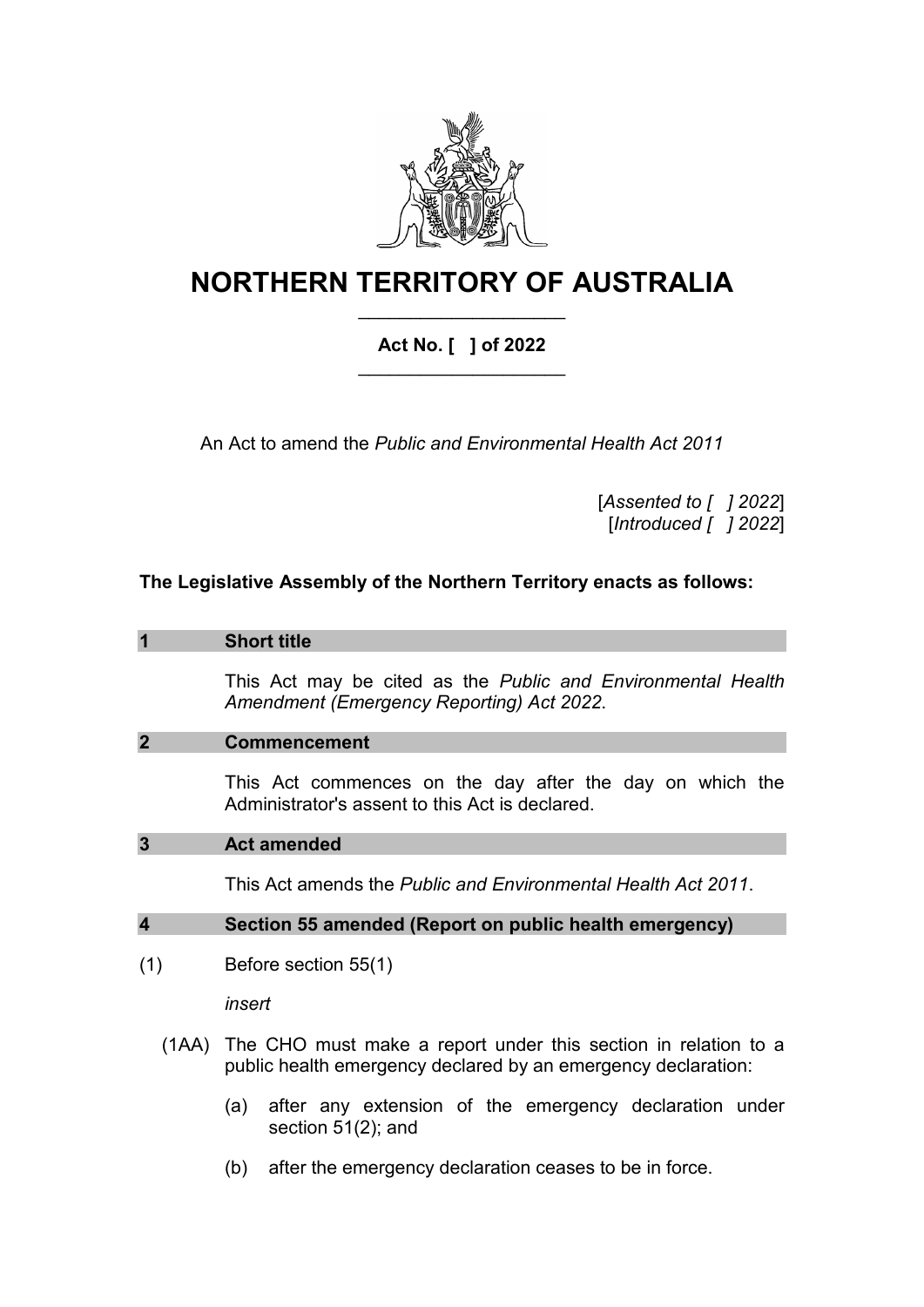(2) Section 55(1)

*omit*

all words from "After" to "detailing"

*insert*

A report given to the Minister under this section must detail

(3) Section 55(1)(a)

*omit, insert*

- (a) the events giving rise to:
	- (i) if the report is made under subsection  $(1AA)(a)$  the extension of the declaration; or
	- (ii) if the report is made under subsection  $(1AA)(b) the$ cessation of the declaration;
- (4) Section 55(1)(d)

*omit*

emergency.

*insert*

emergency;

 $(5)$  After section 55(1)(d)

*insert*

- (e) any advice given to the Minister by the CHO in relation to the emergency.
- (6) Section 55(2)

*omit, insert*

- (2) The CHO must:
	- (a) give a report mentioned in subsection (1AA)(a) to the Minister within 1 month after the date the declaration is extended under section 50(2); and
	- (b) give a report mentioned in subsection (1AA)(b) to the Minister within 3 months after the declaration ceases to be in force.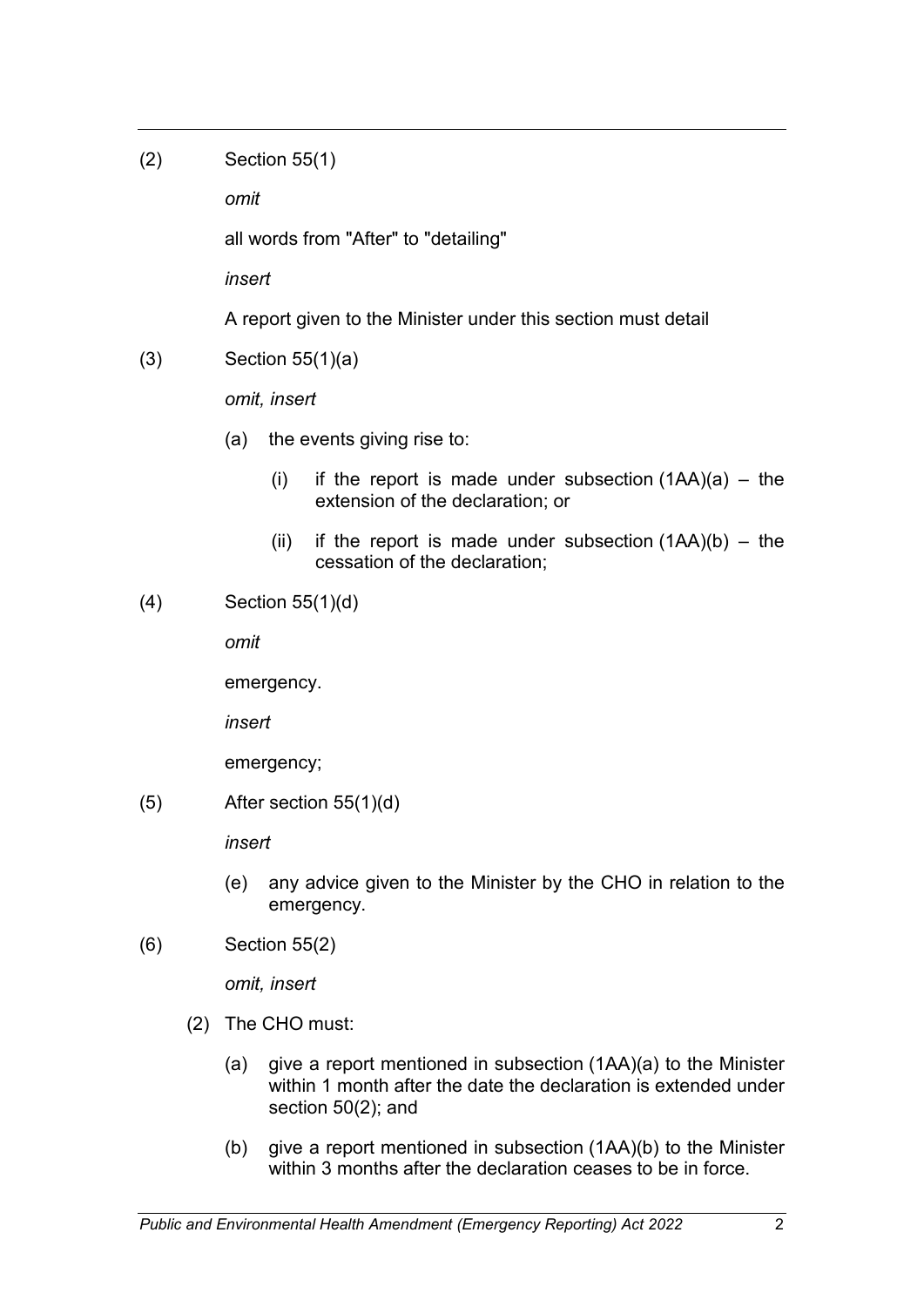(7) Section 55(3)

*omit*

the report

*insert*

a report given under this section

(8) Section 55(3)

*omit*

within 6 sittings days

*insert*

on the first sitting day

### **5 Part 11, Division 5 inserted**

After section 141

*insert*

# **Division 5 Transitional matters for Public Health Amendment (Emergency Reporting) Act 2022**

# **142 Definitions**

In this Division:

*amending Act* means the *Public Health Amendment (Emergency Reporting) Act 2022*.

*commencement* means the day on which section 4 of the amending Act commences.

*existing public health emergency* means a public health emergency declared by an emergency declaration before the commencement that is in force on the commencement.

# **143 Reporting on existing public health emergency**

(1) On and from the commencement, section 55, as amended by the amending Act, applies in relation to an existing public health emergency.